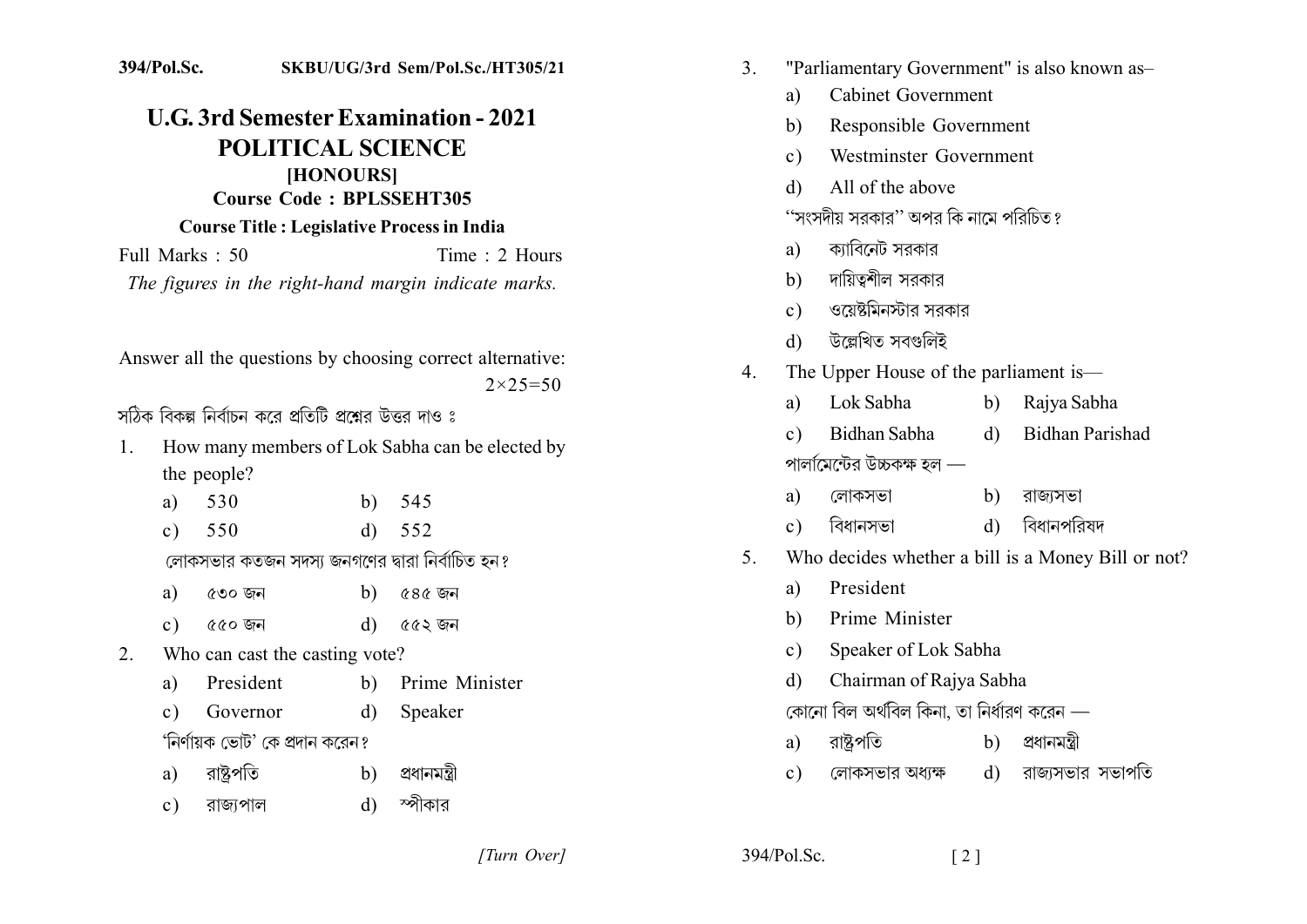| 6. | What is the tenure of office of Rajya Sabha |                                                      |              |                                                                                 |
|----|---------------------------------------------|------------------------------------------------------|--------------|---------------------------------------------------------------------------------|
|    | members?                                    |                                                      |              |                                                                                 |
|    | a)                                          | 5 years                                              |              | b) 6 years                                                                      |
|    | $\circ$ )                                   | 7 years                                              | $\rm d)$     | None of these                                                                   |
|    |                                             | রাজ্যসভার সদস্যদের কার্যকালের মেয়াদ কত বছর?         |              |                                                                                 |
|    |                                             | a) ৫ বছর                                             |              | b) ৬ বছর                                                                        |
|    |                                             | $c)$ ৭ বছর                                           |              | d) এগুলির কোনোটাই নয়                                                           |
| 7. |                                             | Main function of the Indian Parliament is-           |              |                                                                                 |
|    | a)                                          | Law making                                           |              |                                                                                 |
|    |                                             | b) Election to the President                         |              |                                                                                 |
|    |                                             | c) Justify the Constitution                          |              |                                                                                 |
|    | $\mathbf{d}$                                | Advise the Governor                                  |              |                                                                                 |
|    |                                             | ভারতীয় পার্লামেন্টের প্রধান কাজ হল —                |              |                                                                                 |
|    |                                             | a) আইন প্ৰণয়ন             b)    রাষ্ট্রপতি নির্বাচন |              |                                                                                 |
|    |                                             |                                                      |              | $\mathbf c$ ) সংবিধানের ব্যাখ্যা প্রদান $\mathbf d$ ) রাজ্যপালকে পরামর্শ প্রদান |
| 8. |                                             |                                                      |              | How many people can the President nominate in the                               |
|    |                                             | upper house of Parliament <i>i.e.</i> Rajya Sabha?   |              |                                                                                 |
|    | a)                                          | 8                                                    | b)           | 10                                                                              |
|    | $\circ$ )                                   | 12                                                   | $\rm d)$     | 14                                                                              |
|    |                                             |                                                      |              | পার্লামেন্টের উচ্চকক্ষ অথাৎ রাজ্যসভায় রাষ্ট্রপতি কতজনকে মনোনীত                 |
|    |                                             | করতে পারেন?                                          |              |                                                                                 |
|    | a)                                          | ৮ জন                                                 |              | b) ১০ জন                                                                        |
|    |                                             | c) ১২জন                                              |              | d) ১৪ জন                                                                        |
| 9. |                                             | Which bill is bound to sign by President?            |              |                                                                                 |
|    |                                             | a) Public Bill                                       |              | b) Private Bill                                                                 |
|    |                                             | c) Money Bill                                        | $\mathbf{d}$ | None of the above                                                               |
|    |                                             |                                                      |              |                                                                                 |

 $[3]$ 

|     | রাষ্ট্রপতি কোন্ বিলে সম্মতি প্রদানে বাধ্য থাকেন? |                                             |              |                                                    |
|-----|--------------------------------------------------|---------------------------------------------|--------------|----------------------------------------------------|
|     | a)                                               | সরকারি বিল                                  |              | b) সাধারণ বিল                                      |
|     |                                                  | c) অৰ্থ বিল                                 |              | d) এগুলির কোনোটাই নয়                              |
| 10. |                                                  |                                             |              | Minimum age for getting elected in Rajya Sabha is- |
|     | a)                                               | 18                                          |              | b) $21$                                            |
|     | c) $25$                                          |                                             |              | d) 30                                              |
|     |                                                  | রাজ্যসভায় নির্বাচিত হবার ন্যূনতম বয়স হল — |              |                                                    |
|     | a)                                               | $\rightarrow b$                             | b)           | ২১                                                 |
|     | $\mathbf{c})$                                    | ২৫                                          | $\mathbf{d}$ | $\mathbf{O}$                                       |
| 11. |                                                  |                                             |              | The President shall nominate the total number of   |
|     |                                                  | members in Lok Sabha are-                   |              |                                                    |
|     | a)                                               | $\mathbf{1}$                                | b) $2$       |                                                    |
|     | c)                                               | 3                                           | d) 5         |                                                    |
|     |                                                  | রাষ্ট্রপতি লোকসভায় মনোনীত করতে পারেন —     |              |                                                    |
|     | a)                                               | ১ জন                                        |              | $b)$ ২ জন                                          |
|     | c)                                               | ৩ জন                                        |              | $d)$ ৫ জন                                          |
|     |                                                  | 12. A Money Bill can originate only in -    |              |                                                    |
|     | a)                                               | Lok Sabha                                   |              |                                                    |
|     |                                                  | b) Rajya Sabha                              |              |                                                    |
|     |                                                  | c) Bidhan Parishad                          |              |                                                    |
|     | $\mathbf{d}$                                     | Both of the Lok Sabha and Rajya Sabha       |              |                                                    |
|     |                                                  | অৰ্থবিল উত্থাপিত হয়  শুধুমাত্ৰ —           |              |                                                    |
|     | a)                                               | লোকসভাতে                                    |              |                                                    |
|     |                                                  | b) রাজ্যসভাতে                               |              |                                                    |
|     |                                                  | c) বিধানপরিষদে                              |              |                                                    |
|     | d)                                               | লোকসভা ও রাজ্যসভা উভয়কক্ষে                 |              |                                                    |

394/Pol.Sc.

394/Pol.Sc.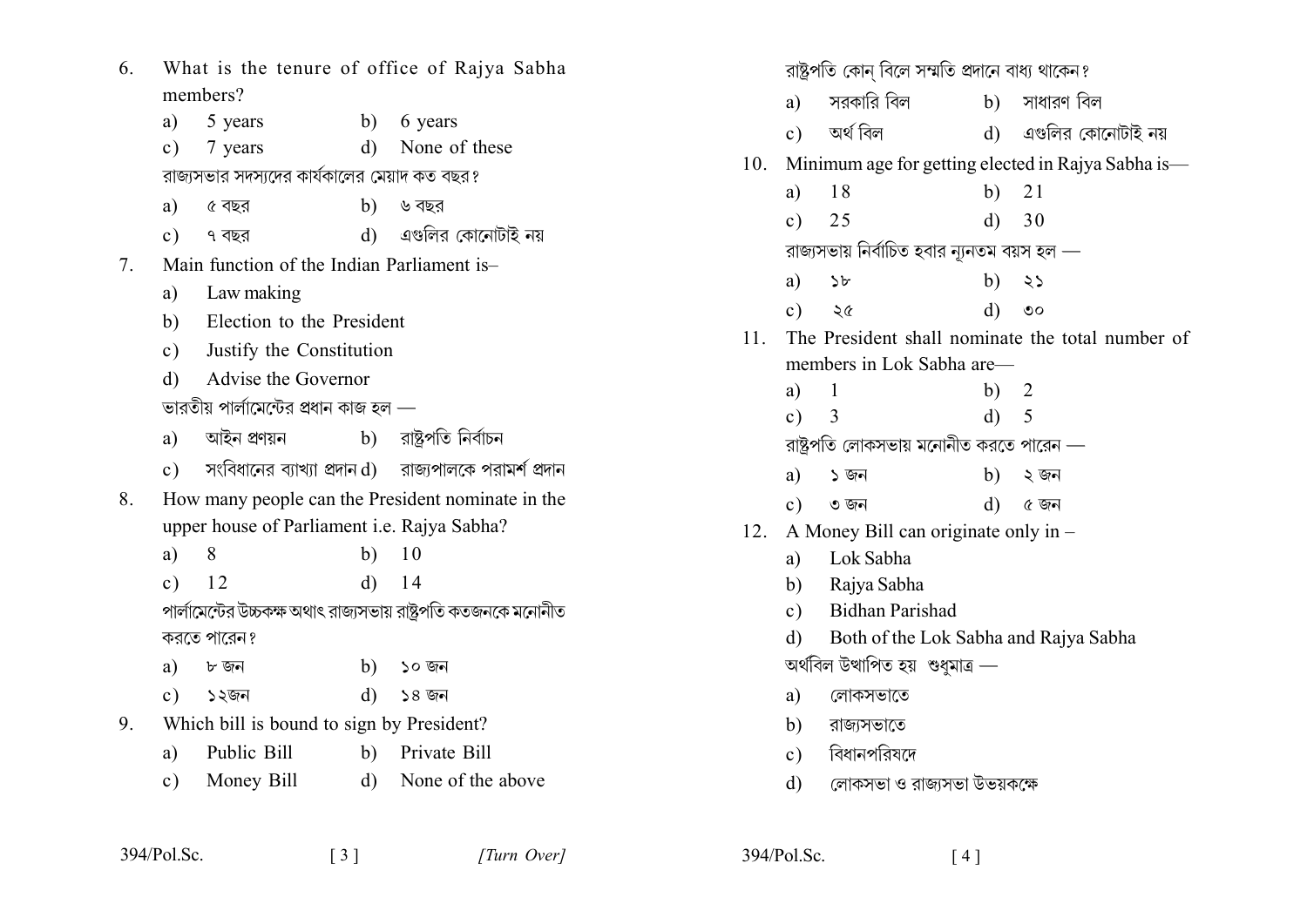- 13. Ex-Officio chairman of the Rajya Sabha is -
	- President b) Speaker a)
	- Vice-President d) Prime Minister  $c)$ রাজ্যসভায় পদাধিকার বলে সভাপতিত্ব করেন —
	- রাষ্ট্রপতি স্পীকার  $b)$ a)
	- উপরাষ্ট্রপতি d) প্রধানমন্ত্রী  $c)$
- 14. Where is the Budget introduced in India every year?
	- Lok Sabha b) Rajya Sabha a)
	- Both house d) None of them  $c)$ ভারতে বাজেট প্রত্যেক বৎসর কোথায় উত্থাপিত হয়?
	- লোকসভায়  $b)$ রাজ্যসভায় a)
	- $c)$ উভয়কক্ষে d) কোন কক্ষে নয়
- 15 Who is known as the father of Lok Sabha?
	- G.V. Mavalankar  $b)$ Rabi Ray a)
	- d) Balaram Jakhar c) P.A. Sangma কে লোকসভার জনক হিসাবে পরিচিত?
	- জি.ভি. মভালাংকর b) রবি রায়  $a)$
	- পি.এ. সাংমা  $d)$ বলরাম জাখর  $c)$
- 16 What is the total number of members in the Lok Sabha quorum?

| a) $1/5$                                    | b) $1/3$ |
|---------------------------------------------|----------|
| c) $1/10$                                   | d) $1/2$ |
| ক্ৰাক্ষালয়ে কোৰাম হয় যেটি কৰে মালয়েনে উঞ |          |

## লোকসভার কোরাম হয় মোট কত সদস্যের উপস্থিতিতে?

 $\begin{bmatrix} 5 \end{bmatrix}$ 

| a) $\sqrt[3]{\alpha}$ | b) $\sqrt{s}$ |
|-----------------------|---------------|
| c) $5/50$             | d) $\sqrt{2}$ |

| 17. |                                                    |                                             |  | Who gives the final consent for the passage of the |  |
|-----|----------------------------------------------------|---------------------------------------------|--|----------------------------------------------------|--|
|     |                                                    | bill to a law?                              |  |                                                    |  |
|     | a)                                                 | Prime Minister b) President                 |  |                                                    |  |
|     |                                                    | c) Vice-President d) Speaker                |  |                                                    |  |
|     |                                                    | কে স্বাক্ষর করলে কোনো বিল আইনে পরিণত হয়?   |  |                                                    |  |
|     |                                                    | a) প্রধানমন্ত্রী                            |  | b) রাষ্ট্রপতি                                      |  |
|     |                                                    | c) উপরাষ্ট্রপতি                             |  | d) স্পীকার                                         |  |
| 18. |                                                    |                                             |  | The Speaker of the Lok Sabha is elected by the –   |  |
|     | a)                                                 | President                                   |  |                                                    |  |
|     |                                                    | b) Prime Minister                           |  |                                                    |  |
|     |                                                    | c) Members of both Houses of Parliament     |  |                                                    |  |
|     | $\mathbf{d}$                                       | Members of Lok Sabha                        |  |                                                    |  |
|     | লোকসভার স্পীকার কার দ্বারা নির্বাচিত হন?           |                                             |  |                                                    |  |
|     |                                                    | a) রাষ্ট্রপতি                               |  |                                                    |  |
|     |                                                    | b) প্ৰধানমন্ত্ৰী                            |  |                                                    |  |
|     |                                                    | c) পার্লামেন্টের উভয় কক্ষের সদস্যগণ দ্বারা |  |                                                    |  |
|     | d)                                                 | লোকসভার সদস্যগণ দ্বারা                      |  |                                                    |  |
| 19. | The Joint sitting of both the Houses is chaired by |                                             |  |                                                    |  |
|     | the $-$                                            |                                             |  |                                                    |  |
|     |                                                    | a) President                                |  | b) Vice-President                                  |  |
|     |                                                    | a) Drima Minister d) Cneeker                |  |                                                    |  |

C) Prime Minister d) Speaker

উভয়কক্ষের যৌথ অধিবেশনে সভাপতিত্ব করেন —

- রাষ্টপতি উপরাষ্টপতি  $b)$ a)
- $d$ ) স্পীকার প্ৰধানমন্ত্ৰী  $c)$

| 394/Pol.Sc. |  |
|-------------|--|
|             |  |

 $394/P<sub>o</sub>l$ . Sc.